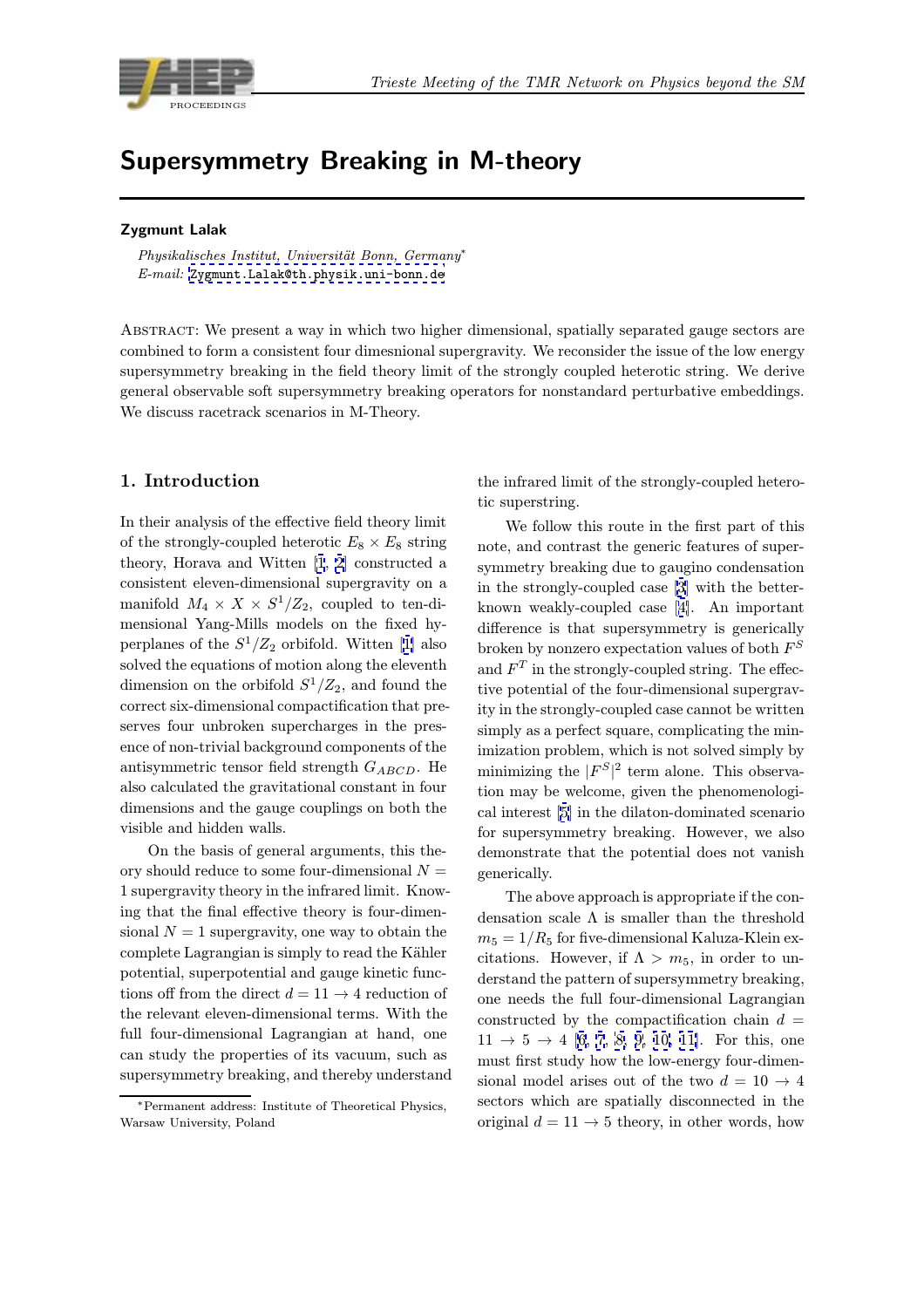<span id="page-1-0"></span>the two gauge sectors are combined together in course of the compactification process. The way this happens is outlined in the second part of the note.

The complete compactification of that five dimensional model down to four dimensions has not been performed yet. An important aspect of the attempt at the establishing of the detailed relation between the Horava-Witten model and the 4d supergravity is that the Horava-Witten Lagrangian, although anomaly free and supersymmetric, can be trusted in its role of the approximation to the strongly coupled string to a limited extent. It contains terms which are of the order  $\kappa^{2/3}$  with respect to the gravitational action plus these terms of the order  $\kappa^{4/3}$  which are necessary to retain supersymmetry in 11d.

The question of supersymmetry transmission through the bulk in the five-dimensional supergravity was discussed in previous papers [9], [10], [7], [12], [13], [14], [15], [16]. The reader should be warned that different approaches seem to give somewhat different results.

# [2.](#page-7-0) [Su](#page-7-0)p[ers](#page-7-0)y[mmetry](#page-7-0) [B](#page-7-0)reaking in Four Dimensions

We begin by following the first route described in the Introduction. We recall that one obtains from the Horava-Witten model the Kähler functions and the gauge kinetic functions for the standard and non-standard embeddings, consistently to order  $\kappa^{2/3}$ , that is with the threshold corrections to the gauge kinetic functions included. This is sufficient to reconstruct directly the parts of the scalar potential that are relevant for seeing the supersymmetry-breaking structure in the effective four-dimensional supergravity theory arising from the strongly-coupled heterotic string, if gauginos condense at low energies, below the scale  $m_5 = \frac{1}{R_5}$ . In this case, it is fully adequate to work entirely within the four-dimensional supergravity framework, as we assume in this Section. However, if gauginos condense at higher energies, above the scale  $m_5 = \frac{1}{R_5}$ , the full fivedimensional approach of the following Section is required.

We first recall the way the vev of gaugino bilinears  $\langle \lambda^a \lambda^b \rangle$  enters the effective scalar poten-

tial of the four-dimensional supergravity  $[17]$ <sup>1</sup>. Using the canonical normalization in four dimensions for the gravitational, gauge and gaugino kinetic terms, the relevant part of the Lagr[ang](#page-7-0)ian is

$$
V = e^{K} g^{i\bar{j}} (D_i W + \frac{1}{4} e^{-K/2} \partial_i f_{ab} \langle \lambda^a \lambda^b \rangle)
$$
  

$$
(D_{\bar{j}} W + \frac{1}{4} e^{-K/2} \partial_{\bar{j}} \bar{f}_{ab} \langle \bar{\lambda}^a \bar{\lambda}^b \rangle) + ...,
$$
 (2.1)

where  $q^{i\bar{j}}$  is the inverse Kähler metric and rest of the notation is standard [17].

Comparing (2.1) with the well-known general expression  $V = g_{i\bar{j}} F^i F^{\bar{j}} - 3e^G$  for the fourdimensional potential in terms of the  $F<sup>i</sup>$ , the auxiliary fields for the chiral [mu](#page-7-0)ltiplets, we read off the modified expressions for the auxiliary fields in the presence of the condensates

$$
F^i = e^{K/2} g^{i\bar{j}} (D_{\bar{j}} \bar{W} + \frac{1}{4} e^{-K/2} \partial_{\bar{j}} \bar{f}_{ab} \langle \bar{\lambda}^a \bar{\lambda}^b \rangle) \tag{2.2}
$$

In the following, we match this expression explicitly to the fermionic bilinears in the effective Lagrangian, since [3] this is a better description when the gauge kinetic function depends on more than one modulus, and the gaugino bilinears are among the terms which we obtain directly from the Calabi-Yau re[du](#page-7-0)ction.

In the weakly-coupled heterotic string, at tree level, the gauge kinetic function is universal:  $f =$  $S$ , and the Kähler function for the illustrative case of a single universal modulus  $T$  is  $K =$  $-\log(S + \bar{S}) - 3\log(T + \bar{T})$ . In this case, the full scalar potential reduces to

$$
V = g_{S\bar{S}} |F^S|^2, \tag{2.3}
$$

since  $g_{T\bar{T}}|F^{T}|^{2}=3|W|^{2}e^{K}$ . This relation is equivalent to the vanishing of the perfect square containing the gaugino condensates in the ten-dimensional effective action of the weakly-coupled heterotic superstring [18]. In this way, we find

$$
F^S = 0, \quad F^T \neq 0 \tag{2.4}
$$

In general models there are additional contributions to the effective [pot](#page-7-0)ential which depend on the modulus  $T$ , however, in all the models studied so far, the vacuum relation  $F^S \ll F^T$  persists, and supersymmetry breaking occurs along

<sup>&</sup>lt;sup>1</sup>We denote by  $\lambda^a$  the gaugino components, where a is an adjoint group index, and  $i$  labels complex moduli fields.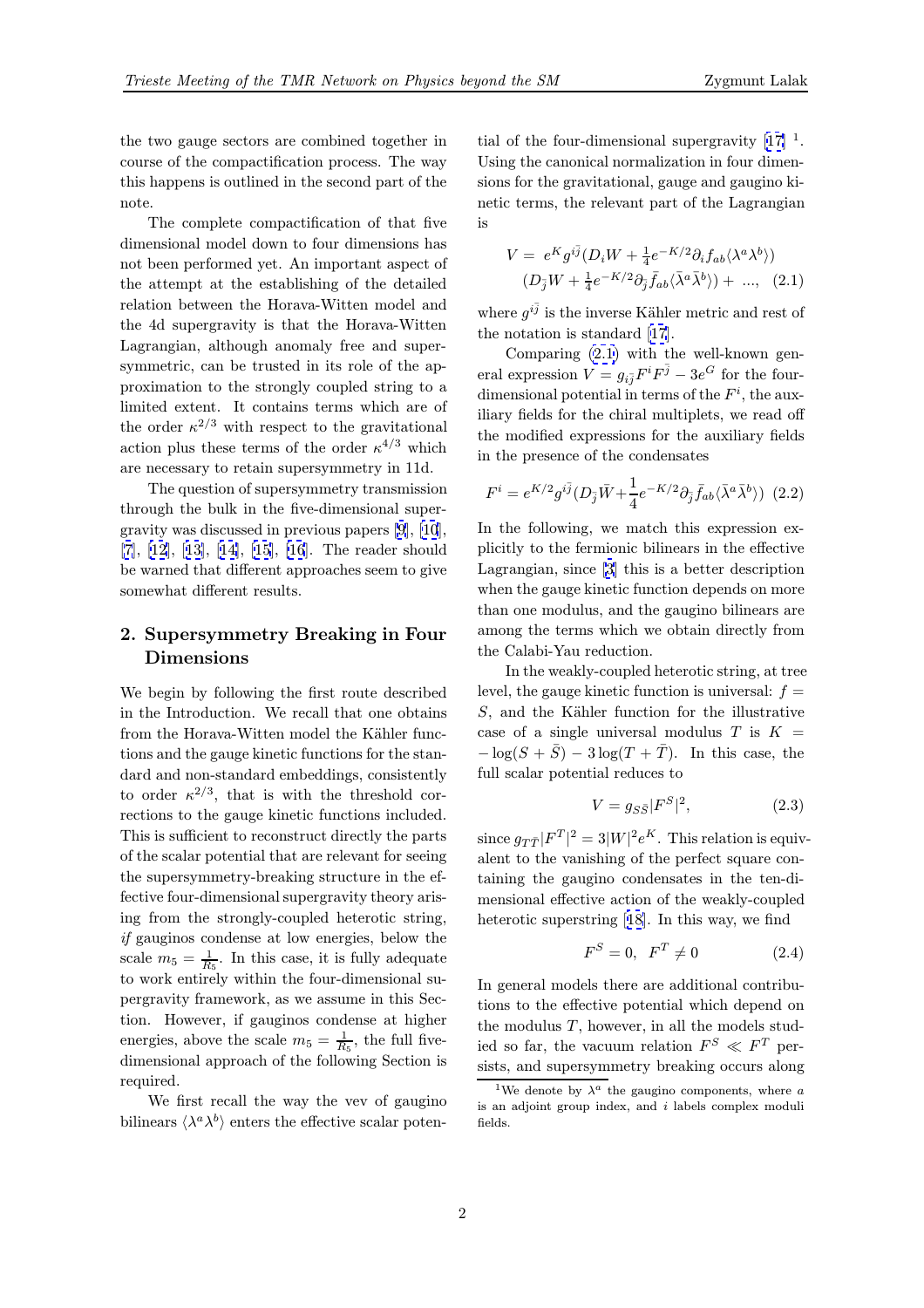the T direction in the moduli space. The technical reason is that the dependence on  $S$  factorizes out in simple modular-invariant models of condensation, and the equations of motion, i.e., dynamics, tell us that  $F^S$  is small. The vev of the modulus  $T$  is rather small in these models, close to unity in supergravity units.

The structure of the supersymmetry-breaking sector is significantly modified n the stronglycoupled regime. The Kähler function for the universal moduli  $S$ ,  $T$  is the same, but the classical, or tree level, gauge kinetic functions are changed, and are different for different walls:  $f_{1,2} = S \pm$  $\xi_0 T$  where

$$
\xi_0 = -\frac{\pi \rho_0}{2(4\pi)^{4/3} \kappa^{2/3}} \frac{1}{8\pi^2} \int_X \omega_K \wedge (tr F^{(1)} \wedge F^{(1)} -\frac{1}{2} tr R \wedge R). \tag{2.5}
$$

Here  $\omega_K$  is the Kähler (1, 1)-form, and the topological integral over Calabi-Yau space can be parametrized in terms of gauge and gravitational instanton numbers characterizing the embedding [19]:  $\xi_0 = \frac{n_{F1} - \frac{1}{2}n_R}{32\pi^3}$ . The interesting region of moduli space is where  $S = \mathcal{O}(2)$  and  $T = \mathcal{O}(80)$ [19, 20]. Hence, we are not interested in mechanisms which generate minima of the potential [at](#page-7-0)  $T \approx 1$ , but need some new mechanism which generates a minimum in the region of current in[terest.](#page-7-0) We do not discuss any specific mechanism here, but just state the possibilities opened up by the current form of the kinetic functions.

First, we note that S and T enter the kinetic functions, and hence any nonperturbative potential, in quite a symmetric way. The relative coefficient  $\xi_0$  which weights the contribution of T changes from model to model. In the ellipticfibration models of [20], this number is smaller than 0.025. It could in principle be either much larger or much smaller in more general constructions. Because of this greater symmetry between S and T, there is [no](#page-7-0) obvious reason why  $F^S$ should be much smaller than  $F<sup>T</sup>$  in the generic case, in the interesting portion of moduli space. In the strongly-coupled case, we obtain

$$
V = e^{K}(S + \bar{S})^{2} \left| -\frac{W}{S + \bar{S}} + \frac{1}{4}e^{-K/2}(\Lambda_{1}^{3} + \Lambda_{2}^{3}) \right|^{2} + e^{K} \frac{(T + \bar{T})^{2}}{3} \left| -\frac{3W}{T + \bar{T}} + \frac{1}{4}\xi_{0}e^{-K/2}(\Lambda_{1}^{3} - \Lambda_{2}^{3}) \right|^{2} - 3e^{K} |W|^{2}. \tag{2.6}
$$

and the result for the  $F$  terms is:

$$
F^{S} = \frac{1}{4}(S+\bar{S})^{2}(\Lambda_{1}^{3}+\Lambda_{2}^{3})
$$
 (2.7)

$$
F^{T} = \frac{1}{12}(T+\bar{T})^{2}\xi_{0}(\Lambda_{1}^{3} - \Lambda_{2}^{3})
$$
 (2.8)

It is clear that supersymmetry is unbroken:  $F^S =$  $F<sup>T</sup> = 0$  if and only if both condensates vanish. Even if there is only one condensate, both  $F<sup>S</sup>$  and  $F<sup>T</sup>$  are nonzero. Moreover, if condensates on both walls are switched on simultaneously, no matter in what proportion, supersymmetry is always broken in four dimensions. In particular, even when the two condensates are switched on with the same magnitude, and opposite signs, supersymmetry is formally broken<sup>2</sup>, contrary to [21]. Let us note, that we suppress here the possibility of a constant superpotential contribution, which could arise as a vev of the gauge and/or gravitational Chern-Simons forms on either w[all.](#page-7-0) The inclusion of these terms, the details of which are beyond the scope of the present note, does not change the general picture unless one considers very special situations which are unlikely to arise dynamically.

A further consequence of  $F^S \neq 0$  is a nonzero scalar mass, which arises from (2.1) upon substituting the correction  $-\delta K_S = \pm \xi_0 |A^q|^2 / (S +$  $(\bar{S})^2$ <sup>3</sup>, which gives soft scalar masses proportional to  $\pm \xi_0 F^S$ .

Finally, we examine the rati[o o](#page-1-0)f the two F terms

$$
\frac{F^S}{F^T} = \frac{3}{\xi_0} \frac{\Lambda_1^3 + \Lambda_2^3}{\Lambda_1^3 - \Lambda_2^3} \left(\frac{S}{T}\right)^2.
$$
 (2.9)

In the present region of moduli space, the ratio of  $S/T$  is of the order  $1/40$  or so, so it would not require very much fine-tuning to arrange the magnitudes of the condensates in such a way that the ratio  $F^S/F^T$  is of the order of unity or larger. To make the possibility of the mixed  $S$ ,  $T$ moduli-driven scenario more plausible, we look at the ratio  $F^S/F^T$  more carefully. As pointed

<sup>2</sup>The magnitude of the breaking is to be determined from the vacuum solution of the effective potential, but we would expect  $m_{3/2} = \mathcal{O}(\Lambda^3/M_{Pl}^2)$ .

 $3$ This correction arises from the correction to the metric of the Calabi-Yau space, i.e., to the factor of  $\sqrt{g_{(6)}}$ which multiplies the kinetic terms of the four-dimensional charged scalars [22].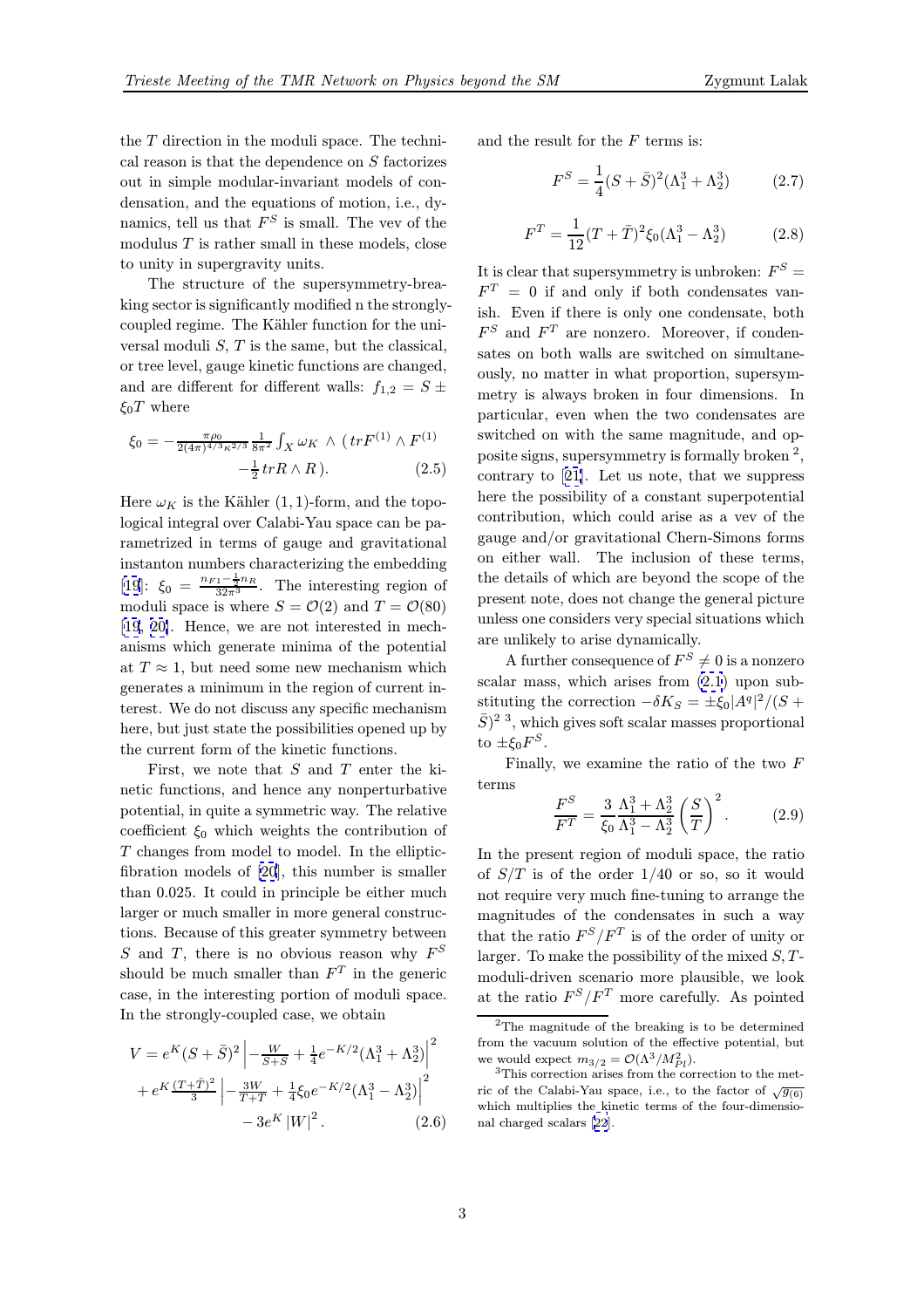out in [19], one can easily express the expectation value of  $T$  through the observable quantities  $T = (\frac{M_P}{M_{GUT}})^2 \frac{\alpha_{GUT}^{1/3}}{2^{17/3}\pi^3}$ . Then we can express S as  $S = \frac{1}{4\pi\alpha_{GUT}} - \xi_0 T$ . As a result, we obtain the ratio of [th](#page-7-0)e F terms as a function of  $\xi_0$ :

$$
\frac{F^S}{F^T} = \frac{3}{\xi_0} \left( \frac{2^{11/3} \pi^2 M_{GUT}^2}{\alpha_{GUT}^{4/3} M_P^2} - \xi_0 \right)^2 \frac{\Lambda_1^3 + \Lambda_2^3}{\Lambda_1^3 - \Lambda_2^3}.
$$
\n(2.10)

The prefactor multiplying the condensates can be studied as a function of  $\xi_0$ , when we fix the observables at their MSSM values. One finds that the prefactor vanishes at  $\bar{\xi}_0 \approx 0.025$ , but grows quickly to values of  $\mathcal{O}(1)$  for larger  $\xi_0$ , and to the values  $\geq 0.07$  at  $\xi_0 \leq 0.01$ . For negative  $\xi_0$ , i.e. in the regime of 'strong' unification, the value of the prefactor is always larger than 1/10. Thus, it is possible to obtain quite a large value of  $F^S$ , and even the extreme option of S-dilatondriven supersymmetry breaking cannot be completely excluded in the strongly-coupled heterotic string. This could have interesting consequences, given the promising results of phenomenological investigations of this limit in the weakly-coupled string.

We finish this section with the list of the soft terms found here in the four-dimensional supergravity approach. We generalize the earlier results [13, 14, 23, 24, 25] by considering nonstandard embeddings in which charged matter is present on both walls, i.e., in both gauge sectors, and we allow for condensates to form on both walls <sup>4</sup>. [Re](#page-7-0)s[tor](#page-7-0)i[ng](#page-7-0) p[ow](#page-7-0)e[rs o](#page-7-0)f the reduced Planck mass  $M$ , the physical gravitino mass in the case of a vanishing cosmological constant in four dimensions is:

$$
m_{3/2}^2 = \frac{(S + \bar{S})^{2/3}}{2^{2/3} 12 M^4} (\Lambda_1^3 + \Lambda_2^3)^2 + \frac{(T + \bar{T})^2}{432 M^4} \xi_0^2 (\Lambda_1^3 - \Lambda_2^3)^2
$$
 (2.11)

and the mixing angle  $\theta$  introduced through the relation  $\frac{F^S}{F^T} = \sqrt{3} \frac{S + \bar{S}}{T + \bar{T}} \tan \theta$  is given by

$$
\tan \theta = \sqrt{3}\xi_0^{-1} \frac{S + \bar{S}}{T + \bar{T}} \frac{\Lambda_1^3 + \Lambda_2^3}{\Lambda_1^3 - \Lambda_2^3}.
$$
 (2.12)

Assuming that the CP-violating phases vanish, we obtains trilinear scalar terms of the form

$$
A = \sqrt{3}m_{3/2} \left( \sin \theta \left( -1 \pm \xi_0 \frac{3(T+\bar{T})}{3(S+\bar{S}) \pm \xi_0 (T+\bar{T})} \right) \right)
$$

$$
+\sqrt{3}\cos\theta\left(-1+\frac{3(T+\bar{T})}{3(S+\bar{S})\pm\xi_0(T+\bar{T})}\right)(2.13)
$$

and gaugino masses

$$
M_{1/2} = \frac{\sqrt{3}m_{3/2}}{(S+S)\pm\xi_0(T+T)} \left(\sin\theta(S+\bar{S})\right)
$$
  
 
$$
\pm \xi_0 \cos\theta \frac{(T+\bar{T})}{\sqrt{3}}.
$$
 (2.14)

Note that there is a difference of sign between the expressions linear in  $\xi_0$  corresponding to different walls. This can have consequences in some of nonstandard embedding models, where, e.g., matter with Standard Model hypercharge may exist on both walls. The dilaton-dominated limit corresponds to  $\sin \theta \to 1$ . We can see from the formulae for the A terms and gaugino masses that even in this limit there is non-universality between terms containing charged fields from different walls, see [26] for details.

Using standard supergravity formulae one can easily write down the formulae for the soft scalar masses, assuming some reasonable form of the corresponding Kähler potential, and they are given in [26], [27]. One again notices the characteristic changes of sign of some terms when one goes from one wall to the other, and the universality of these terms is violated even in the dilaton-driven sup[ers](#page-7-0)y[mm](#page-7-0)etry-breaking limit.

It is useful to generalize the above analysis to the case of an arbitrary number of condensates. Hence, following the reference [26] we shall summarize briefly the main features of the racetrack models with condensates forming in two different gauge sectors, with different g[aug](#page-7-0)e kinetic functions  $f_{1,2} = S \pm \xi_0 T^{-5}$ .

First, let us look for the flat space supersymmetric points of the effective potential. One reason is purely technical, namely it is much easier to find such candidate points than to look for broken supersymmetry solutions to the full equations of motion. Secondly, as we expect the realistic supersymmetry breaking scale to be hierarchically smaller than the Planck scale, one can expect the relevant points where supersymmetry is only slightly broken, to be located near the globally supersymmetric points (although the existence of remote relevant susy breaking points cannot be excluded in general). As we are looking for flat space solutions, we shall assume the

<sup>4</sup>However, we do not consider five-branes in the bulk.

<sup>&</sup>lt;sup>5</sup>See also discussion in [28].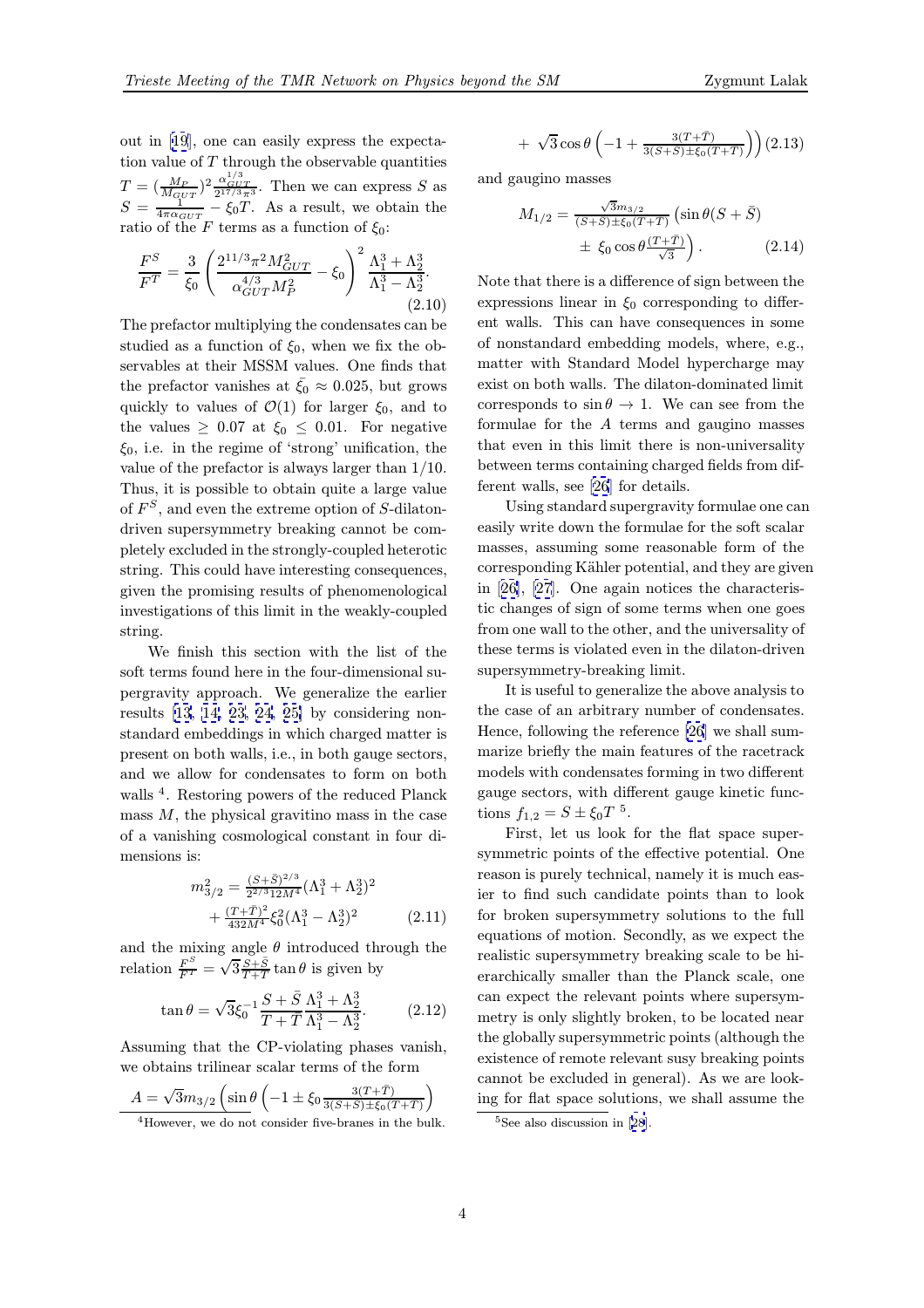vacuum expectation value of the total superpotential to be zero, which is consistent in the picture with explicit gaugino bilinears, as it does not lock to each other the values of various condensates. Then, the scalar potential takes the form

$$
V = \frac{(S + \bar{S})^2}{16M^2} |\sum_{i} \Lambda_i^3|^2 + \xi_0^2 \frac{(T + \bar{T})^2}{48M^2} |\sum_{i} \epsilon_i \Lambda_i^3|^2
$$
\n(2.15)

(where  $\epsilon_i = \pm 1$  and the rest of the notation is standard and given in [27]), and is equivalent to the potential obtained in the globally supersymmetric limit in the effective superpotential approach to multiple condensates. It is easy to see that existence of supers[ym](#page-7-0)metric minima implies that the sum of condensates vanishes separately on each wall

$$
\sum \Lambda_{i+}^3 = 0 = \sum \Lambda_{i-}^3 \tag{2.16}
$$

at such points in field space. Here  $i+, i-$  run over the number of condensates present on wall 1 and wall 2 respectively and  $\{i\} = \{i+, i-\}.$ 

In the case of at least two condensates on each wall, equations (2.16) are two independent equations for two complex variables  $e^{S \pm \xi_0 T}$ , so generically they have a solution at finite values of  $S$  and  $T$ . The situation is such, that condensates on each wall optimize themselves and supersymmetry is unbroken, but the values of S and T become fixed. This is an interesting possibility, and it would be an interesting exercise to check which values of  $Re(S)$  and  $Re(T)$  can be obtained in such a setup, but in this paper we want to stay specifically within the class of calculable perturbative nonstandard embeddings discussed in [20], and there doesn't seem to be enough space for  $\geq 4$  condensates with realistically low condensation scales.

Hence we have to look at the vacua with three or less [con](#page-7-0)densates. These are the interesting cases, given our comments above. First, when we want to have 3 condensates arranged on different walls, then one of them must be on one wall, and two on the opposite. Then it follows immediately that to fulfill the unbroken susy conditions the single condensate would have to vanish. With three nonvanishing condensates on both walls we therefore always have broken supersymmetry. The same applies, as pointed out in [27], to the case of two condensates on different walls.

When we have several condensates on a single wall, then this works similarly to the weakly co[uple](#page-7-0)d case: supersymmetry is unbroken, but only  $S + \xi_0 T$  or  $S - \xi_0 T$  is fixed. To have a hope to fix both moduli within the simple, and perhaps most appealing, version of the racetrack scheme one clearly needs to consider condensates on both walls.

To conclude, in the most interesting case of two or three condensates on different walls, we can exclude the existence of flat space, unbroken supersymmetric ground states. This is not so bad however, because the existence of remote minima, disconnected from any globally supersymmetric state, cannot be excluded by a general reasoning. In fact, if one finds any proper minimum of the effective potential in these cases, supersymmetry is guaranteed to be broken there. However, to have a vanishing cosmological constant at such a minimum, one has to invoke a nonzero expectation value of the superpotential, and it would have to be of the order of  $\Lambda_{eff}^3$  if we are to get the usual hierarchy  $F \approx \Lambda_{eff}^3/M$ . One source of such effectively constant terms in the superpotential could be condensates of the Chern-Simons forms, but then the question of the scale and 'stiffness' of these condensates arises, which we shall not discuss here. It is worth noting that even if the constant in the superpotential is present, then on the basis of the dynamics described by the 4d effective potential one cannot tell whether it makes  $F_T$  or  $F_S$  vanish. In fact, the most plausible situation in such a case is that supersymmetry is unbroken, moduli fixed, but the cosmological constant is nonzero.

## 3. The Five-Dimensional Connection between Four-Dimensional Worlds

In this Section, we construct explicitly the fourdimensional supergravity Lagrangian that arises from the sequence of compactifications:  $11 \rightarrow$  $5 \rightarrow 4$ , remembering that the result can be trusted only in the lowest order in  $\kappa^{2/3}$ . As already mentioned, this approach is inescapable if gauginos condense at high energies, above  $m_5 = \frac{1}{R_5}$ . In this case, the four-dimensional Lagrangian is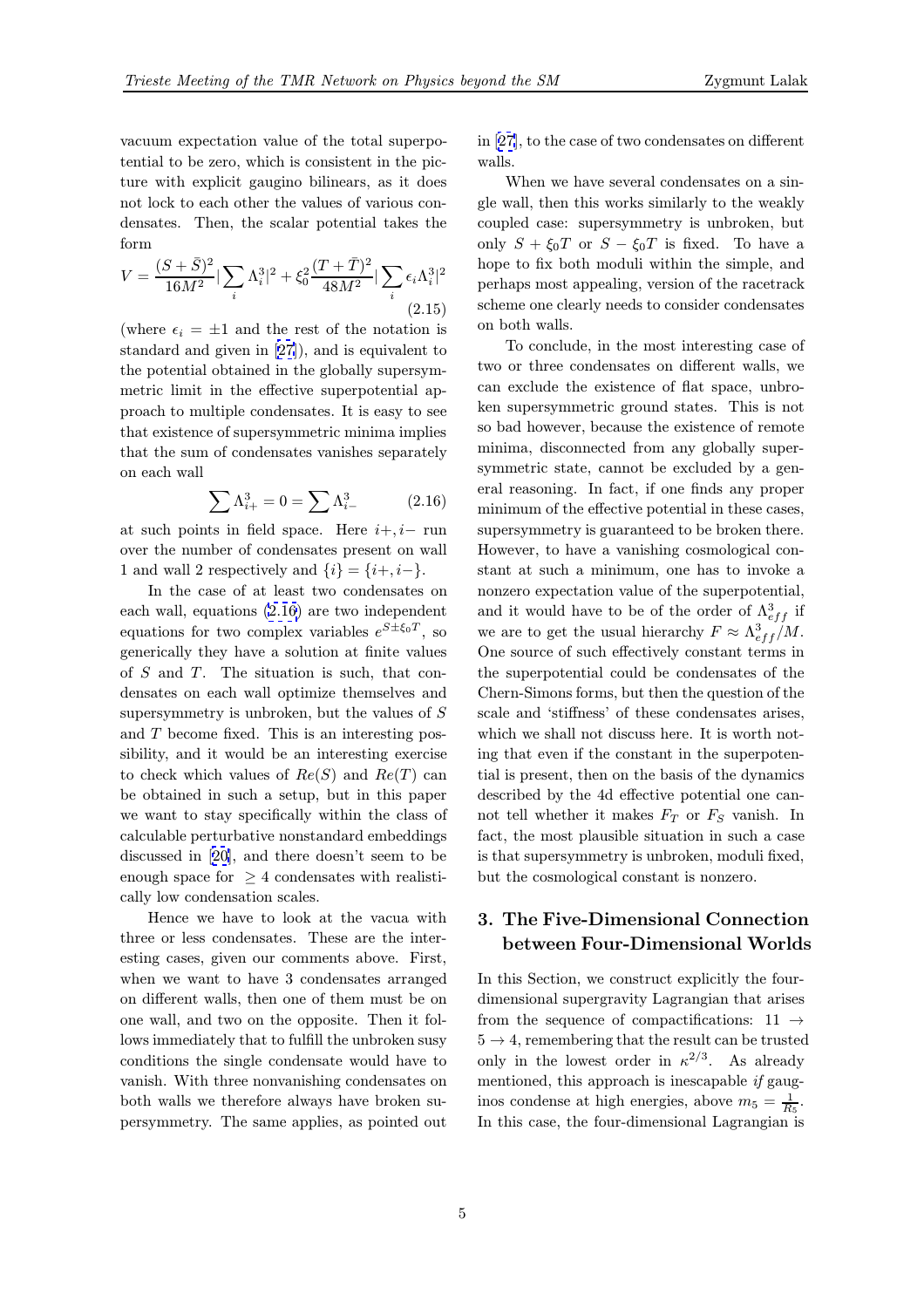<span id="page-5-0"></span>born from two spatially separated gauge sectors. As will be clear from our construction, the result should be a four-dimensional supergravity theory in the approximation  $\xi_0 = 0$ .

Since, in this Section, we first construct the five-dimensional theory, we perform the Weyl rotation of the metric which gives the canonical Einstein-Hilbert action in five dimensions. The relation between the canonical eleven- and fivedimensional metrics is  $g_{MN}^{(11)} = (e^{-2\sigma} g_{\mu\nu}^{(5)}; e^{\sigma} g_{ab}^{(0)}).$ In this notation, we take  $e^{3\sigma} = Re(S)$ , where S is the  $Z_2$ -even scalar from the universal hypermultiplet [9, 10].

In what follows, we shall use the same symbols for both five-dimensional moduli, e.g.,  $\sigma$ , and for the corresponding four-dimensional quantum fields[, whe](#page-7-0)never it is obvious from the context which ones we actually have in mind.

If we restrict ourselves to a Calabi-Yau space with  $h_{(2,1)} = 0$ , then the decomposition of gauge fields with compact indices which defines matter fields in 27s of  $E_6$  is  $A_i = A^{kp}(x)\omega_i^{kj}(y)T_{jp}$ , where the  $\omega_i^{kj}(y)$  are harmonic  $(1, 1)$ -forms, and the  $T_{jp}$  are generators of  $E_6$ . We note the following properties of the generators:  $Tr T_{ip}T_{jq}T_{kr} =$  $\epsilon_{ijk}d_{pqr}, \text{Tr}T_{jp}T_{j'p'} = \delta_{jj'}\delta_{pp'}, \text{ and the appro-}$ priate expansions for the field strength:  $F_{\mu a} \rightarrow$  $\partial_{\mu} C^{Kp} \omega_{a}^{Kj} T_{jp}, F_{\nu b} \to \partial_{\nu} C^{Lp'} \omega_{b}^{Lj'} T_{jp'}.$  Finally, we shall use the following decomposition of the regular part of  $G_{abc11}$  in terms of massless Calabi-Yau modes [10]

$$
(G_{11})_{abc} = 2\partial_{11}C_0 \overline{\Omega}_{abc} + h.c.
$$
 (3.1)

With these conventions and definitions, the result of the r[edu](#page-7-0)ction of the 'perfect square', given in [2], down to five dimensions is

$$
\mathcal{L}_{sq} = -\frac{V_0}{12\kappa^2} \int d^5 x \sqrt{g_{(5)}} e^{-3\sigma} g^{55} (2\partial_5 C_0 \n+ 4 \frac{\kappa^2}{\sqrt{2\lambda^2}} \delta^{(m)} P^{(m)} \n- \frac{1}{32\pi} \left(\frac{\kappa}{4\pi}\right)^{2/3} e^{\frac{9}{2}\sigma} (g_{55})^{3/4} \delta^{(m)} \bar{\epsilon}_m^{(4)} \epsilon_m^{(4)} \right)^2 (3.2)
$$

where  $P^{(m)}(A) = \lambda_{KLM} d_{pqr} A^{Kp} A^{Lq} A^{Mr}$ ,  $m =$ 1, 2 labels the walls, and we have used the canonical normalization for gauginos in four dimensions. Here  $e^{\sigma(x,x^5)}$  is the five-dimensional variable measuring the volume of the Calabi-Yau space along the orbifold interval, in units of the fiducial volume  $V_0$ . This is the real part of the  $Z_2$ even scalar from the universal hypermultiplet:

 $Re(S) = e^{3\sigma(x^5)}$ . The relation between S and the four-dimensional fields  $\tilde{S}$ ,  $\tilde{T}$  is

$$
e^{3\sigma(x^5)} = e^{3\tilde{\sigma}} + \xi_0 e^{\tilde{\gamma}} (1 - \frac{2x^5}{\pi \rho_0}).
$$
 (3.3)

In the above expression,  $e^{\tilde{\sigma}} = Re(\tilde{S})$ , and  $e^{\tilde{\gamma}} =$  $Re(\tilde{T}) = \sqrt{g_{55}(x^{\mu})}.$ 

To construct the effective theory in four dimensions, one has to integrate out the components of the five-dimensional fields which do not correspond to massless degrees of freedom in four dimensions, and the natural way to do this is through the solution of the equations of motion along the dimension which one wishes to compactify. To the lowest order in  $\kappa^{2/3}$ , i.e., to the zeroth order in  $\xi_0$ , the equation is

$$
\partial_5^2 C_0 = \sum_m \left( -\frac{\sqrt{2} \kappa^2}{\lambda^2} P^{(m)} \right)
$$
  
+ 
$$
\frac{1}{64\pi} \left( \frac{\kappa}{4\pi} \right)^{2/3} e^{\frac{9}{2}\sigma} (g_{55})^{3/4} \bar{\epsilon}_m^{(4)} \epsilon_m^{(4)} \right) \partial_5 \delta^{(m)}
$$
(3.4)

The solution to this equation which obeys the periodicity condition on the full circle and is antisymmetric across the fixed points of the  $S^1/Z_2$ has a finite discontinuity at each of these points. Its derivative develops  $\delta$ -function singularities at  $x^5 = 0, \pi \rho_0$ , which cancel other δ-function terms coming from the expansion of the formal 'square'. The regular part of the derivative, which is continuous everywhere, is

$$
\partial_5 C_0 = \frac{1}{2\pi \rho_0} \sum_{m=1,2} \left( -\frac{\sqrt{2} \kappa^2}{\lambda^2} P^{(m)} \right) + \frac{1}{64\pi} \left( \frac{\kappa}{4\pi} \right)^{2/3} e^{\frac{9}{2}\sigma_m} (g_{55\,m})^{3/4} \bar{\epsilon}_m^{(4)} \epsilon_m^{(4)} \right). \tag{3.5}
$$

where the subscript  $m = 1, 2$  denotes the restriction of the given function to the m'th wall. We note that the coefficients of the gaugino bilinears above differ in higher order in  $\xi_0$  (see (3.3)). The effective four-dimensional Lagrangian is obtained by substituting (3.5) into Lagrangian (3.2) and integrating over  $x^5$ .

We need to comment on the next-order corrections to the above solution. As we stressed earlier, higher-order corrections to (3.5) cannot be reliably calculated from the Lagrangian (3.2). It turns out that, in order to find the corrections reliably and to reconstruct the complete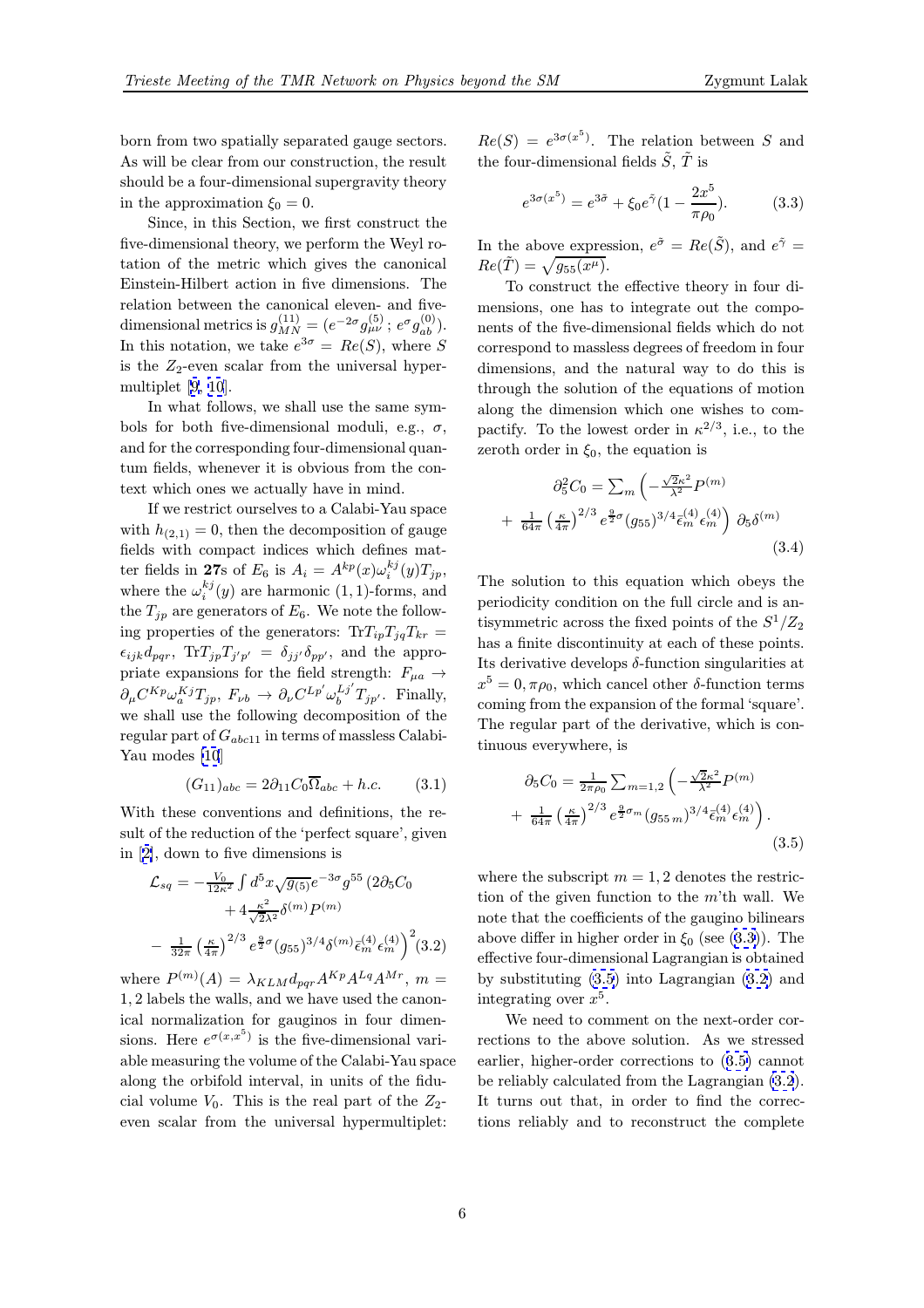four-dimensional Lagrangian at higher order in  $\xi$ , it would be necessary to go beyond the linear order in the  $x^5$  dependence of the field  $C_0$ , hence beyond the order to which the effective Lagrangian can be trusted. Secondly, the compactification  $11 \rightarrow 5$  leads in general to a non-linear  $\sigma$ -model structure which goes beyond the simple expression (3.2): as pointed out in [10], in five dimensions the 'perfect square' is a part of the larger non-linear  $\sigma$ -model structure. We reiterate that nonlinearities are to be expected in the solution of t[he f](#page-5-0)ull theory in five dime[nsi](#page-7-0)ons, since it contains nonlinear terms associated with gauging, as well as with the nonlinear  $\sigma$  model structure.

It is useful to summarize certain properties of the zeroth-order result (3.5). First, we recall [9, 10] that the the order parameter for supersymmetry breaking in the microscopic fivedimensional vacuum is the nonvanishing vev of  $\partial_5C_0$ . Secondly, (3.5) expre[sses](#page-5-0) this quantity in term[s](#page-7-0) [of fi](#page-7-0)elds charged under the gauge group, which are legitimate zero modes in the effective four-dimensional theory. We see that the terms corresponding to [supe](#page-5-0)rpotentials generated on separate walls enter this expression additively, which happens to be the simplest possible structure leading to the effective 4d supergravity. Thirdly, the terms corresponding to gaugino bilinears enter the expression (3.5) with coefficients that are equal to the order to which we have solved the corresponding equation of motion.

In order to see how the soft terms found above would look [in](#page-5-0) the presence of the nonuniversal hypermultiplets in the bulk, i.e., for Calabi-Yau spaces with Hodge number  $h_{(2,1)} >$ 0, we recall [10] that one has to make the replacement

$$
2\partial_5 C_0 \to \frac{2}{1 - |Z^a|^2} (\partial_5 C_0 + \partial_5 C_a Z^a) \quad (3.6)
$$

in the expressions for the soft terms, see [27], where  $a = 1...h_{(2,1)}$  labels  $Z_2$ -odd  $(C_a)$  and  $Z_2$ even  $(Z^a)$  scalars from the non-universal hypermultiplets. The presence of the derivatives  $\partial_5 C_a$ signals [th](#page-7-0)at, in addition to the  $F$  terms of the universal moduli  $S, T$  there will be  $F$  terms of the non-universal moduli participating in the breaking of the low-energy supersymmetry.

Further details leading to the microscopic, i.e. five-dimensional, derivation of the operators breaking softly the  $N = 1$ ,  $d = 4$  supersymmetry are presented in [27].

## 4. Conclusions

In this note we [ha](#page-7-0)ve presented observable supersymmetry breaking operators in perturbative nonstandard embeddings in Horava-Witten model of the effective low energy field theory limit of the strongly coupled heterotic string. The important feature which we studied in detail is that in these models charged matter lives in two sectors with different gauge kinetic functions i.e. on both 10d walls, which are in addition spatially separated. Also gaugino condensates may be present on both walls. We have studied how such two sectors combine with each other to form the effective supergravity in four dimensions. We have demonstrated how the soft supersymmetry breaking terms are born in the higher dimensional (5d) picture, and shown that the higher dimensional picture is consistent, at the level of lowest order solution to the equation of motion along the fifth dimension, with the effective four dimensional results. It has been demonstrated that at the lowest order in  $\kappa^{2/3}$  the structure of the 4d supergravity with the gauge kinetic functions  $f_{1,2} = S$  results from the integrating-out procedure. We have found nonuniversality between soft terms on different walls, which is due to the sign difference in the gauge kinetic functions and in the corrections to the kinetic functions of charged scalars.

We argue that the mixed  $F^S/F^T$ , and perhaps even the  $F^S$ -dominated, supersymmetry breaking should be possible in the class of models discussed here or in their counterparts in the more general constructions with different gauge sectors separated in higher dimensions.

Finally, we believe that present considerations should be helpful in more general situations, like type I/type IIB orientifolds models with gauge sectors located on different branes.

Detailed discussion of the issues raised in this note can be found in the papers [27] and [26].